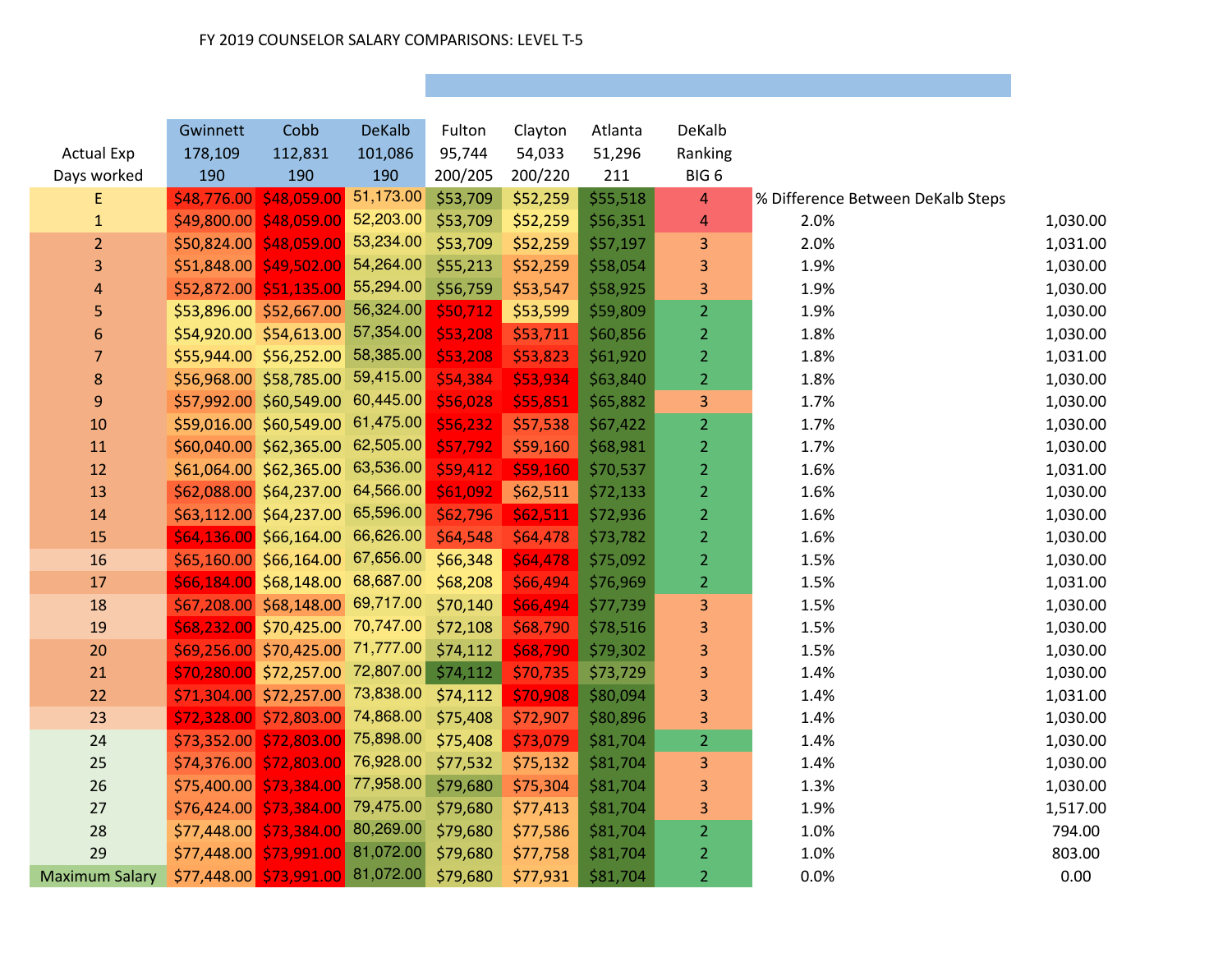|                            | Gwinnett | Cobb                                | DeKalb      | Fulton   | Clayton  | Atlanta  | DeKalb                  |                                   |            |
|----------------------------|----------|-------------------------------------|-------------|----------|----------|----------|-------------------------|-----------------------------------|------------|
| Number of students 178,109 |          | 112,831                             | 101,086     | 95,744   | 54,033   | 51,296   | Ranking                 |                                   |            |
| Days Worked                | 190      | 190                                 | 190         | 200/205  | 200/220  | 211      | BIG <sub>6</sub>        |                                   |            |
| Years of Experience        |          |                                     |             |          |          |          |                         |                                   |            |
| E                          |          | \$53,282.00 \$53,875.00             | \$56,088.33 | \$59,411 | \$56,627 | \$59,411 | 4                       | % Difference Between DeKalb Steps |            |
| $\mathbf{1}$               |          | \$54,493.00 \$53,875.00 \$57,199.33 |             | \$60,354 | \$56,627 | \$60,354 | 3                       | 2.0%                              | \$1,111.00 |
| $\overline{2}$             |          | \$55,704.00 \$53,875.00 \$58,310.33 |             | \$61,025 | \$56,627 | \$61,025 | 3                       | 1.9%                              | \$1,111.00 |
| 3                          |          | \$56,915.00 \$55,491.00 \$59,421.33 |             | \$61,697 | \$56,627 | \$61,697 | 3                       | 1.9%                              | \$1,111.00 |
| 4                          |          | \$58,126.00 \$57,784.00 \$60,532.33 |             | \$63,094 | \$58,082 | \$63,094 | 3                       | 1.9%                              | \$1,111.00 |
| 5                          |          | \$59,337.00 \$59,516.00 \$61,643.33 |             | \$64,526 | \$58,302 | \$64,526 | 3                       | 1.8%                              | \$1,111.00 |
| 6                          |          | \$60,548.00 \$61,382.00 \$62,754.33 |             | \$65,989 | \$58,413 | \$65,989 | 3                       | 1.8%                              | \$1,111.00 |
| $\overline{7}$             |          | \$61,759.00 \$63,224.00 \$63,865.33 |             | \$68,017 | \$58,525 | \$68,017 | 3                       | 1.8%                              | \$1,111.00 |
| 8                          |          | \$62,970.00 \$65,899.00 \$64,976.33 |             | \$70,177 | \$60,456 | \$70,177 | $\overline{4}$          | 1.7%                              | \$1,111.00 |
| $\overline{9}$             |          | $$64,181.00$ \$67,875.00            | \$66,087.33 | \$72,491 | \$63,234 | \$72,491 | $\overline{4}$          | 1.7%                              | \$1,111.00 |
| 10                         |          | \$65,392.00 \$67,875.00 \$67,198.33 |             | \$74,091 | \$64,679 | \$74,091 | $\overline{4}$          | 1.7%                              | \$1,111.00 |
| 11                         |          | \$66,603.00 \$69,914.00 \$68,309.33 |             | \$75,799 | \$61,445 | \$75,799 | 4                       | 1.7%                              | \$1,111.00 |
| 12                         |          | \$67,814.00 \$69,914.00 \$69,420.33 |             | \$77,578 | \$66,502 | \$77,578 | 4                       | 1.6%                              | \$1,111.00 |
| 13                         |          | \$69,025.00 \$72,008.00 \$70,531.33 |             | \$79,394 | \$66,502 | \$79,394 | $\overline{4}$          | 1.6%                              | \$1,111.00 |
| 14                         |          | \$70,236.00 \$72,008.00 \$71,642.33 |             | \$80,241 | \$69,540 | \$80,241 | $\overline{\mathbf{4}}$ | 1.6%                              | \$1,111.00 |
| 15                         |          | \$71,447.00 \$74,169.00 \$72,753.33 |             | \$81,302 | \$69,540 | \$81,302 | $\overline{4}$          | 1.6%                              | \$1,111.00 |
| 16                         |          | \$72,658.00 \$74,169.00 \$73,864.33 |             | \$82,650 | \$71,718 | \$82,650 | 4                       | 1.5%                              | \$1,111.00 |
| 17                         |          | \$73,869.00 \$76,394.00 \$74,975.33 |             | \$83,276 | \$71,718 | \$83,276 | $\overline{4}$          | 1.5%                              | \$1,111.00 |
| 18                         |          | \$75,080.00 \$76,394.00 \$76,086.33 |             | \$83,940 | \$73,952 | \$83,940 | 4                       | 1.5%                              | \$1,111.00 |
| 19                         |          | \$76,291.00 \$78,955.00 \$77,197.33 |             | \$84,565 | \$73,952 | \$84,565 | 4                       | 1.5%                              | \$1,111.00 |
| 20                         |          | \$77,502.00 \$78,955.00 \$78,308.33 |             | \$85,245 | \$76,472 | \$85,245 | 4                       | 1.4%                              | \$1,111.00 |
| 21                         |          | \$78,713.00 \$81,026.00 \$79,419.33 |             | \$85,883 | \$76,472 | \$85,883 | $\overline{\mathbf{4}}$ | 1.4%                              | \$1,111.00 |
| 22                         |          | \$79,924.00 \$81,026.00             | \$80,530.33 | \$86,565 | \$78,647 | \$86,565 | 4                       | 1.4%                              | \$1,111.00 |
| 23                         |          | \$81,135.00 \$81,630.00             | \$81,641.33 | \$87,220 | \$78,820 | \$87,220 | 3                       | 1.4%                              | \$1,111.00 |
| 24                         |          | \$82,346.00 \$81,630.00             | \$82,752.33 | \$87,220 | \$81,056 | \$87,220 | 3                       | 1.4%                              | \$1,111.00 |
| 25                         |          | \$83,557.00 \$81,630.00             | \$83,863.33 | \$87,220 | \$81,229 | \$87,220 | 3                       | 1.3%                              | \$1,111.00 |
| 26                         |          | $$84,768.00$ $$82,239.00$           | \$84,974.33 | \$87,220 | \$83,527 | \$87,220 | 3                       | 1.3%                              | \$1,111.00 |
| 27                         |          | \$85,979.00 \$82,239.00 \$86,052.00 |             | \$87,220 | \$83,699 | \$87,220 | 3                       | 1.3%                              | \$1,077.67 |
| 28                         |          | \$87,190.00 \$82,239.00 \$87,342.00 |             | \$87,220 | \$86,061 | \$87,220 | $\mathbf 1$             | 1.5%                              | \$1,290.00 |
| 29                         |          | \$87,190.00 \$82,896.00 \$87,342.00 |             | \$87,220 | \$86,232 | \$87,220 | $\mathbf 1$             | 0.0%                              | \$0.00     |
| <b>Maximum Salary</b>      |          | \$87,190.00 \$82,896.00 \$87,342.00 |             | \$86,904 | \$86,406 | \$87,220 | $\mathbf{1}$            | 0.0%                              | \$0.00     |